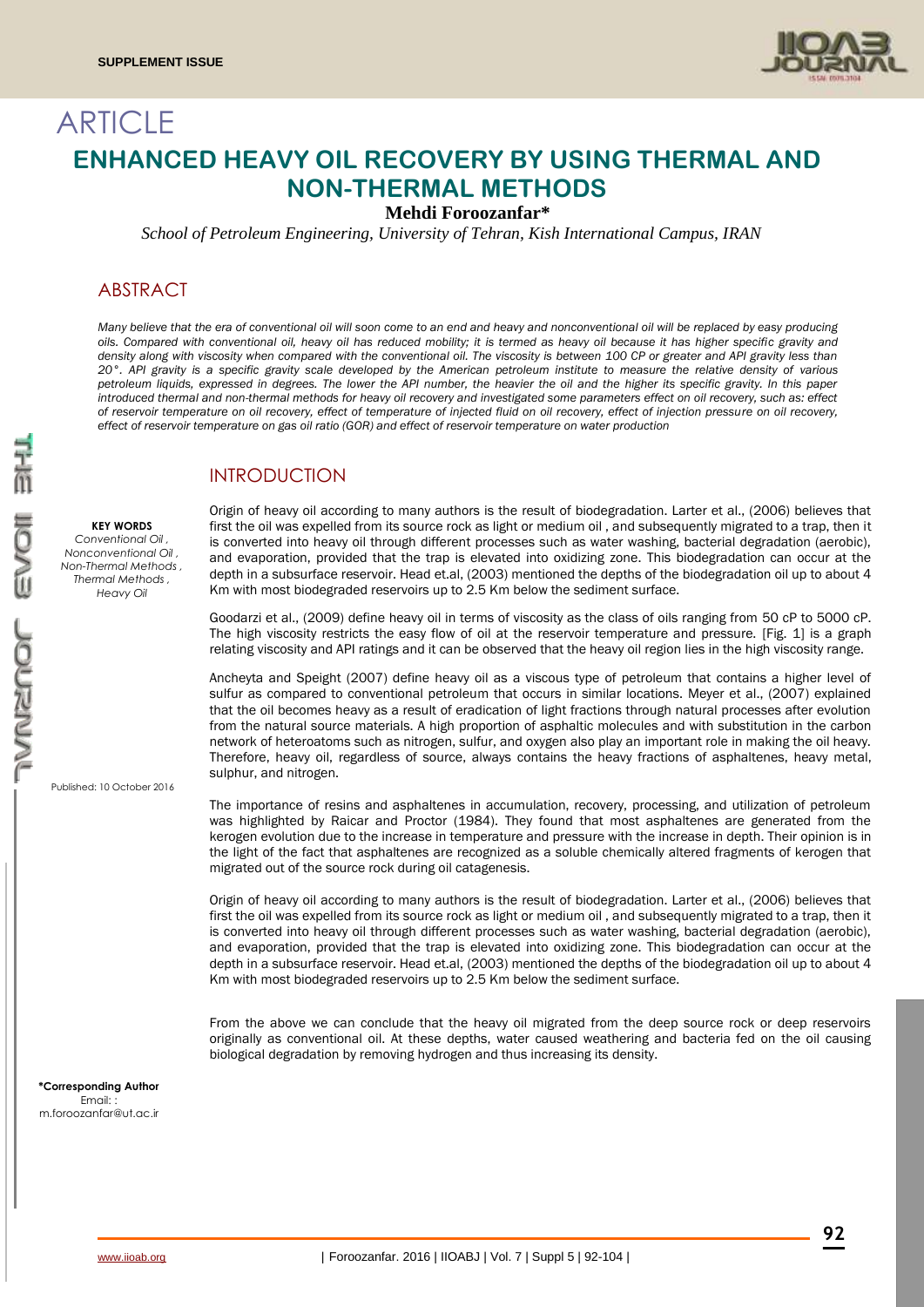



### **Fig . 1:** General Relationship of Viscosity to API Gravity





### **Fig. 2:** Distribution of Light , Heavy and Bitumen Resources

………………………………………………………………………………………………………………………….

………………………………………………………………………………………………………………………….

Herron in his article "Heavy Oil: A Solution to Dwindling Domestic Oil Supplies" wrote that the total estimate of worldwide deposits of heavy hydrocarbons is around 5½ trillion barrels and western hemisphere contains four-fifths of these deposits. [Fig. 3 , 4 , 5]



**Fig. 3:** Conventional reserves by region

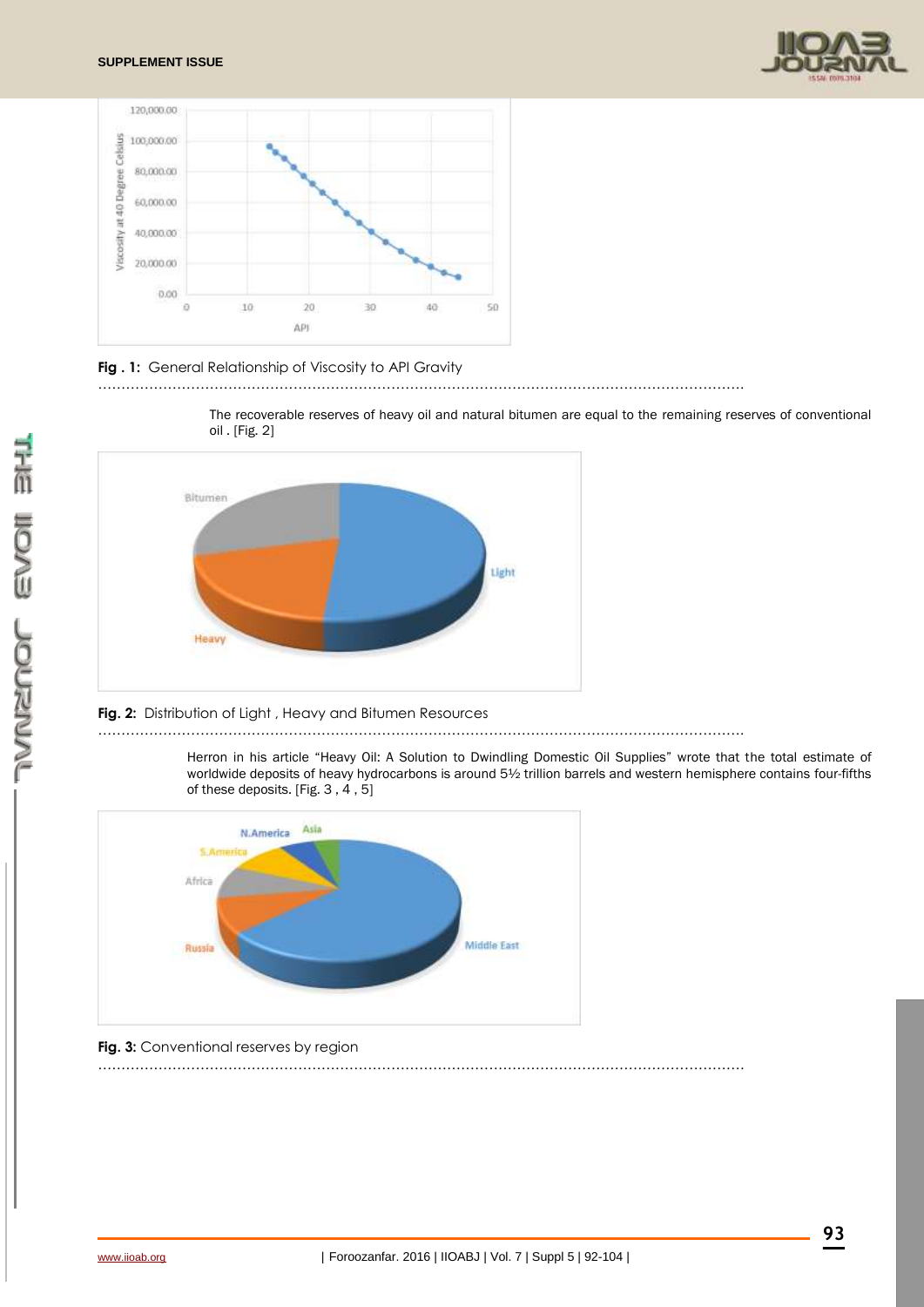



### **Fig. 4:** Heavy oil reserves by region

………………………………………………………………………………………………………………………….



### **Fig. 5:** Bitumen reserves by region

………………………………………………………………………………………………………………………….

# NON- THERMAL PRIMARY RECOVERY METHODS

As discussed earlier, many heavy oil reservoirs contains oil that does not flow easily under reservoir conditions which means successful recovery of this resource is based upon developing a mechanism that displaces the heavy oil in the reservoir. All reservoirs have different lithology and some of them are thin or small and overlying gas or underlying water may cause contraction in them which makes them poor candidate for the thermal methods of oil recovery. That means after the application of primary recovery any additional method should be non-thermal.

Primary recovery techniques rely entirely on natural forces within the reservoir that's why it is not the usual approach of recovery. For example the pressure of natural gas dissolved in oil or present above the oil or the natural pressures surrounding the reservoir rocks can help in the flow of oil. [Fig. 6] shows different methods and the basic techniques of primary recovery.

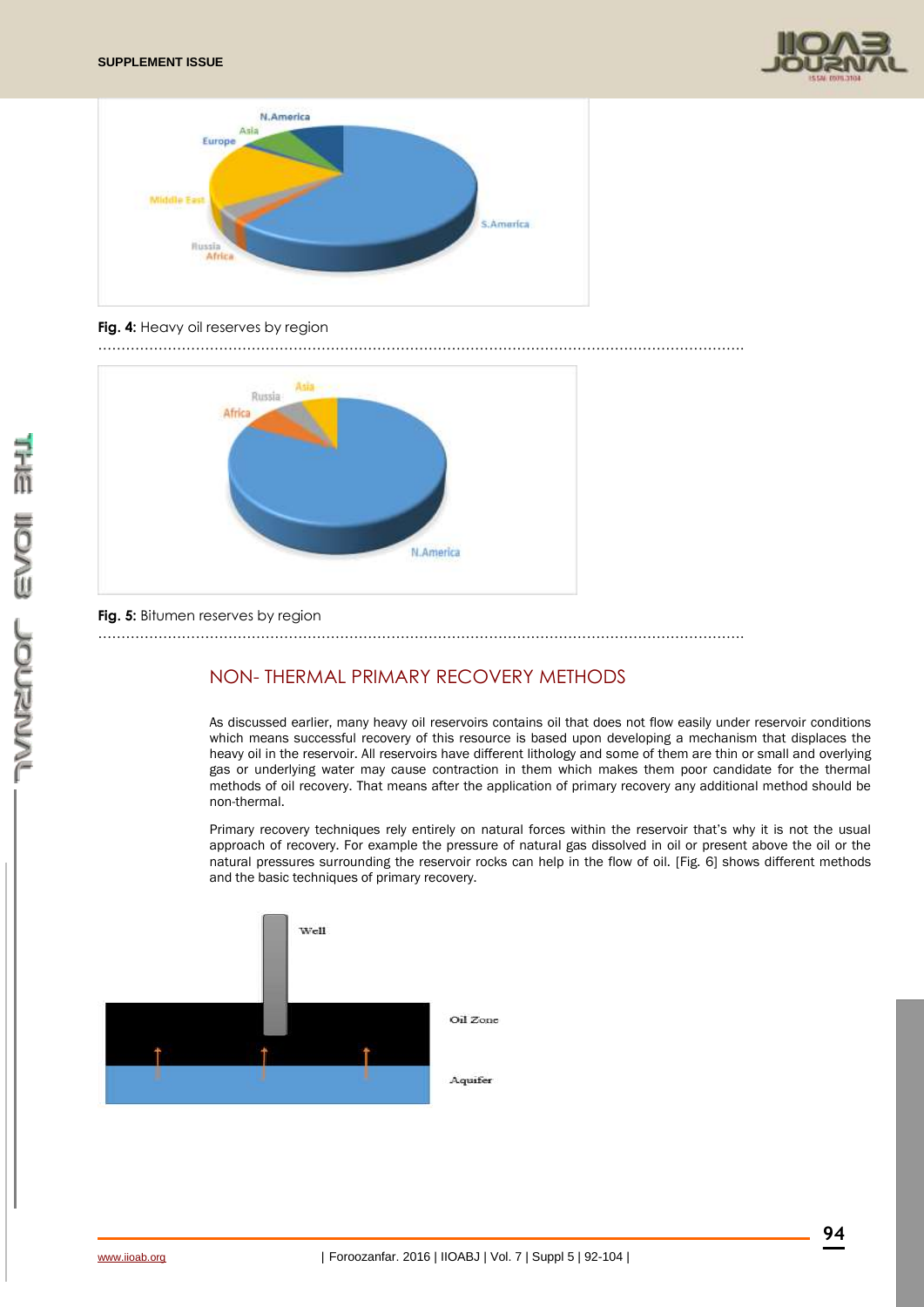



………………………………………………………………………………………………………………………….

#### **Fig. 6:** Three basic natural drives

#### Water Drive

Water drive is the most efficient naturally driven propulsive force drive, it drives the oil into a well by pressurizing recoverable oil with the help of forces of water . In water drive field it should be taken care that the removal rate should be adjusted, so that water moves up evenly and there is always an available space for it by the removal of hydrocarbons.

This is the most efficient process in driving the oil into a well; it works by pressurizing the light recoverable oil with the help of forces of water in a water drive field. In an anticlinal structure, first the lowest wells around and then the oil-water plane moves upward as they produce until it reaches the top of the anticline. An appreciable decline in bottom-hole pressure is necessary when the well is abandoned as it displaces the oil. This pressure decline provides the pressure gradient to cause water influx. The pressure differential depends upon the permeability, which means less pressure is required for greater permeability to cause the water influx. The recovery from the properly operated drive pools can be as high as 80%. The force behind water drives may be either the expansion of reservoir water or hydrostatic pressure or a combination of both.

#### Gas Cap Drive

The gas if it lies over the top of the trap with oil beneath it can be utilized to drive the oil into wells at the bottom of the oil bearing zone . The gas (usually methane and other hydrocarbons) is compressed to achieve this condition. This process is known as the gas cap drive. If the oil is produced only from below if the gas cap than it is possible to achieve high gas-oil ration in the reservoir.

In this kind of recovery an undue portion of oil is left behind because the oil deposits are not systematically developed, which causes the bypassing of gas. The gas mixture (methane and other hydrocarbons) may be separated by compressing the gas. Gasoline is an example of the gases that are separated by compression of gases. However, at high pressures retrograde condensates are formed, because in deeper fields the density of oil decreases and the density of gas increases until they form a single phase. The retrograde condensate pools bring condensation in Liquid hydrocarbons because the pressure declines instead of inclination. When this condensate is removed from the reservoir fluid, the pressure is maintained within the gas cap by injecting back the residual gas into the reservoir.

#### Solution Gas Drive or Dissolved Gas Drive

In Solution gas drive, the propulsive force comes from the gas dissolved in the oil, this force is the result of pressure release at the point of penetration in the well. It means that release of gas expansion from the 'oil in place' fluids, as the reservoir pressure declines, supplies the major reservoir energy for the primary depletion.

Thomas 2008 explained that the Solution gas drive is the mechanism whereby lowering of the reservoir pressure through production in an under-saturated reservoir causes the oil to reach the bubble point where gas starts to evolve from solution.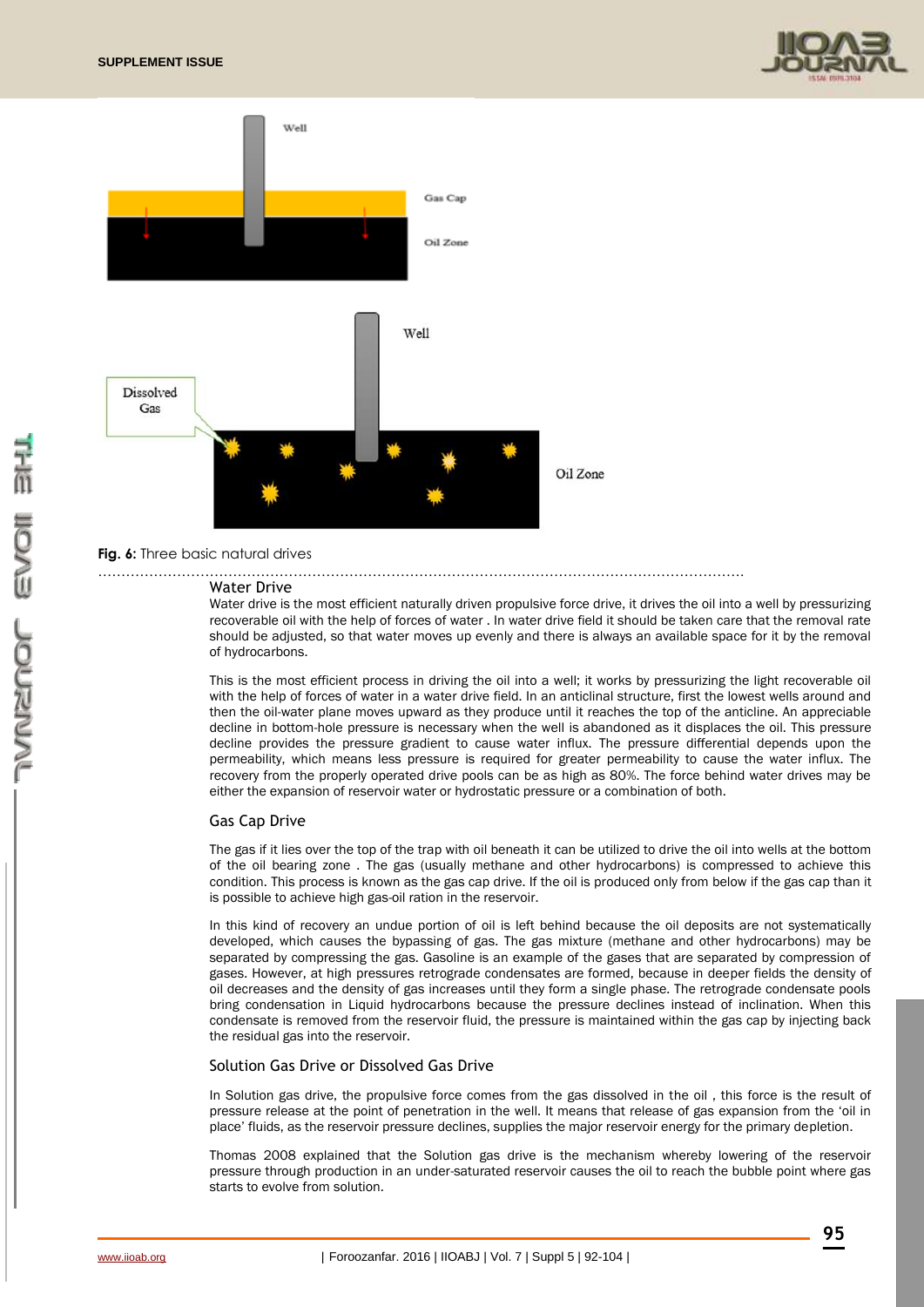

The definition from Thomas (2008) is valid when the evolved gas begins to flow only when the critical gas saturation has been reached. Once that condition is achieved, then it will cause an increase in the rate of pressure drop due to the production of the gas phase. All of the evolved gas below the bubble point pressure is kept in the form of small bubbles in the porous media and does not form a continuous free gas phase. Retention of the evolved gas phase in a dispersed form with the oil would lead to maintaining the reservoir energy.

# NON- THERMAL SECONDARY RECOVERY METHODS

A lot of oil can be left behind after primary recovery, since the normal reservoir pressure has declined and as a result there is no natural force that can push the oil into the well that's why secondary methods come into play. Secondary oil recovery techniques are applied on depleted or low pressure reservoirs. Some of the techniques are discussed below.

### Water Flooding

In water flooding the energy required to drive the oil from the reservoir rock is provided by means of water injection from the surface [Fig. 7]. Water injection boosts the low pressure in the reservoir keeping the production rate and the pressure the same over the long term, hence producing the oil replacing by the water. Water flooding was considered to be a form of enhanced oil recovery but it is essentially an artificial water drive .

The theory of water flooding is quite old in industry and according to Smith (1992) this theory was pioneered by Buckley and Leverett. In their theory, displacement starts with only connate water and oil as incompressible phases. A region divided by the shock front in which only movable oil which is being displaced, from the one with only movable water. Only oil is produced prior to breakthrough and only water after.



### **Fig. 7:** Water flooding displacing oil

………………………………………………………………………………………………………………………….

In a completely developed oil field, the wells may be drilled anywhere from 200 to 2,000 feet (60 to 600 meters) from one another, depending on the nature of the reservoir. If water is pumped into alternate wells in such a field consider [Fig. 8], the pressure in the reservoir as a whole can be maintained or even increased. Water flooding may increase the recovery efficiency to as much as 60% or more of the original oil in place. Kumar (2006) reported incremental recovery of approximately 2 to 20% of the original oil in place.



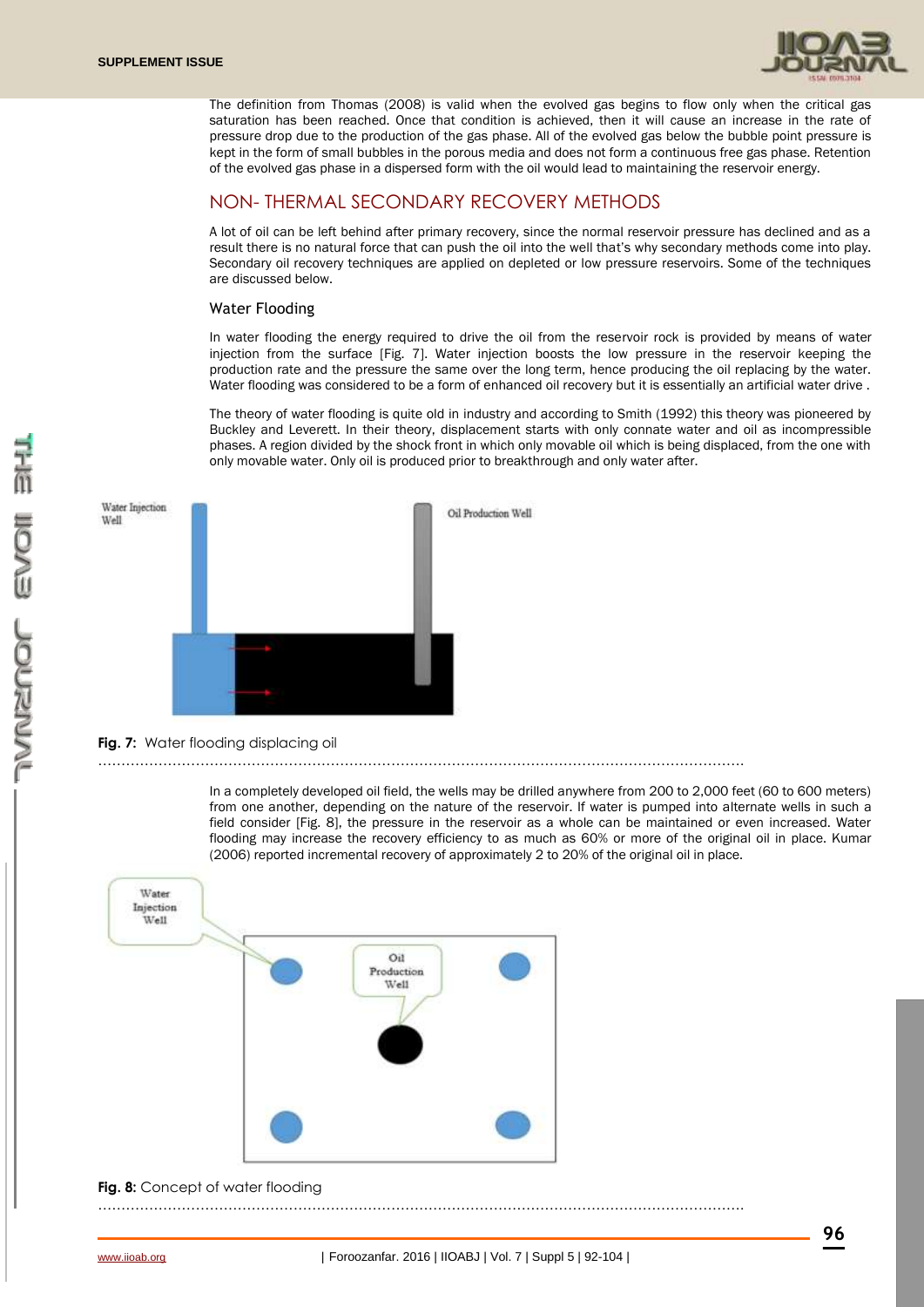

### Cold heavy oil production with sand (CHOPS)

In this method sand is produced aggressively along with the heavy oil without applying heat. The oil production is improved substantially through the regions of increased permeability wormholes. The basis of this process is the oil production and recovery when sand production occurs naturally. The production of the unconsolidated un-cemented reservoir sand results in significantly higher oil production.

Sawatzky et al., (2002) postulated that oil production and sand production are bound together intimately in the process. What these authors means can be described in a three step process :

- The mobile heavy oil flows toward the production well, sharp pressure gradients are generated in the reservoir.
- This results in failure of the unconsolidated sand matrix.
- The failed sand is dragged to the well by the high viscosity oil.



### **Fig. 9:** Schematic of sand production with wormholing

By studying the whole process it can be concluded that the cold production can be summed up succinctly as a process in which the well is transported to the oil rather than the oil transported to the well.

#### Gas injection

The process also known as reinjection or re-pressurization increases the pressure in the reservoir by gas injection and thus induces the flow of crude oil. The injected gas molecules dissolved in the oil reduce its viscosity and make it mobile which increases the well output. After the crude oil is pumped out, the natural gas is once again recovered. Carbon dioxide is used as the gas for re-pressurization. Inert gases, and natural gas can also be used to pressurize the well, but air is not suitable for that because it causes deterioration of the oil.

# NON- THERMAL TERTIARY RECOVERY METHODS

Tertiary recovery of oil begins when it is felt that the production from secondary oil recovery is not enough. Tertiary recovery process like most of the recovery processes reduces the viscosity of oil to increase in production .

But Krumrine and Falcone (1987) believe that there is a renewed interest in chemical enhanced oil recovery because of diminished reserves and advances in surfactant and polymer technology. They also believe that by greater understanding of the chemical reactions involved it is possible to get good results in the field. They suggest that the combination of chemicals should be applied as premixed slugs or in sequence.

The choice of the method and the expected recovery depend on many considerations, economic as well as technological. According to Thomas (2008) only a few recovery methods have been commercially successful, such as steam injection based processes in heavy oils and miscible carbon dioxide, provided that the reservoir offers favorable conditions for implementation of such methods.

#### Alkaline flooding

thermal processes. Alkaline flooding (caustic flooding) involves alkaline chemicals, such as sodium<br>**97** Alkaline flooding also known as caustic flooding appears to be the most attractive among the various non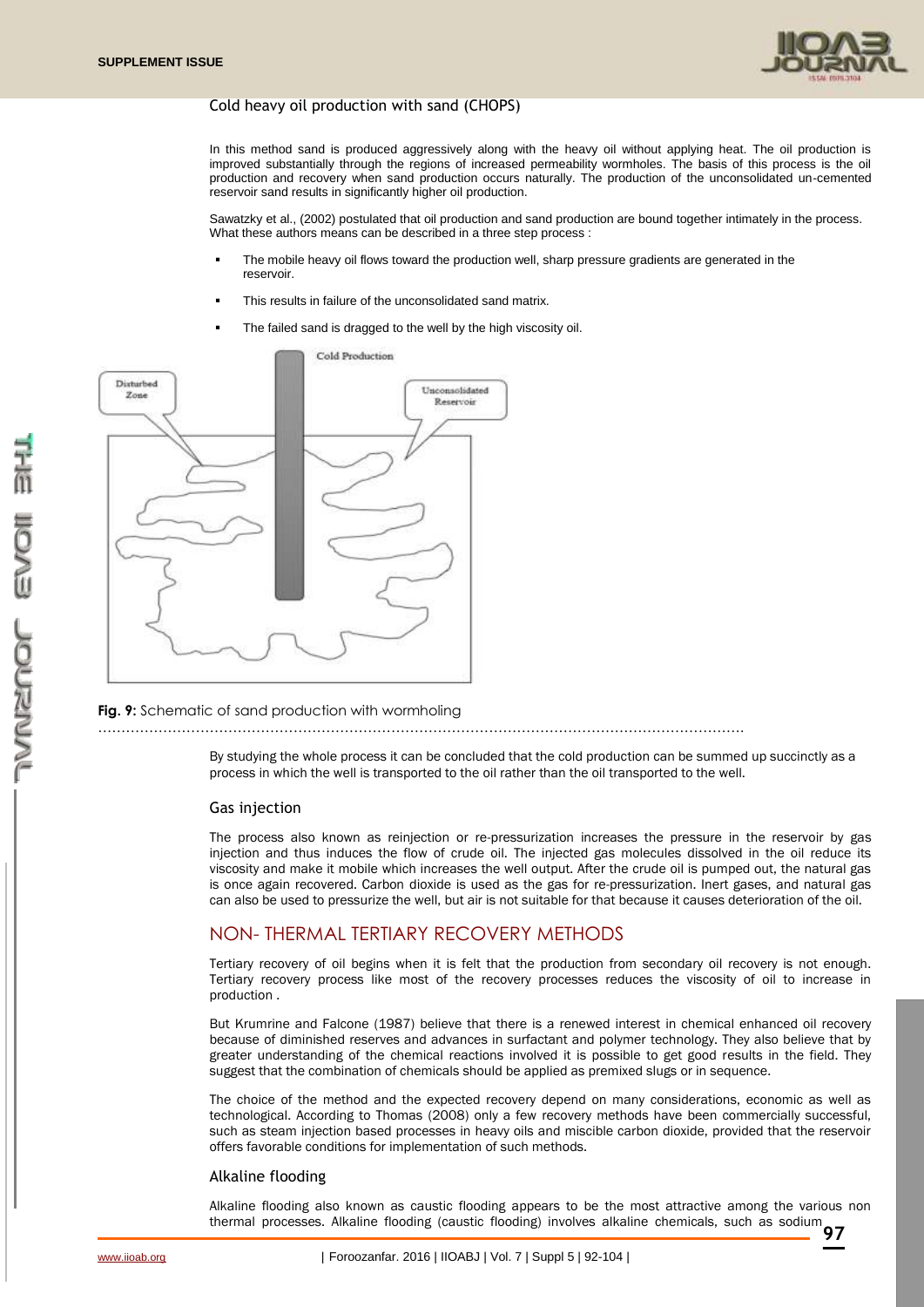

hydroxide, sodium carbonate, or sodium orthosilicate, are injected during water flooding or during polymer flooding operations. These Alkaline reagents are quite cheap and abundant. The alkaline reagents react with the surface active materials present in the crude oil and form the in-situ formation of the surfactant soap species. The adsorption of these generated surfactants at the oil/water/sand interfaces reduces the interfacial tension and raises the PH of the injected flood water; as a result the residual oil trapped in the fine pores of the reservoir sand is mobilized.

### Carbon dioxide flooding

Carbon dioxide is injected into an oil reservoir in order to increase output when extracting oil. This process can be understood by considering [Fig. 10] which depicts an existing well that has been produced before and has been designated suitable for carbon dioxide flooding; the first action is to restore the pressure within the reservoir to one suitable for production. This is done by injecting water and shutting off the production well. The water serves to increase the sweep efficiency and to minimize the amount of carbon dioxide required for the flood. Then the next step is the injection of carbon dioxide into the same injection well used to restore the pressure; when the carbon dioxide comes in contact with the oil, it creates a miscible zone that can be moved more easily to the production well. As reservoir fluids are produced through production wells, the carbon dioxide reverts to a gaseous state, which provides the "gas lift" similar to the original natural reservoir pressure.



### **Fig.10:** Carbon dioxide flooding

………………………………………………………………………………………………………………………….

### Cyclic carbon dioxide stimulation

This method bears a resemblance to the cyclic steam process . First carbon dioxide is injected into the reservoir, than the well is shut in for a certain amount of time (providing for a soak period), and the well is opened after a certain period, allowing the oil to produce. This is a single well process. Just like the carbon dioxide injection process, the dissolving of the carbon dioxide in the oil reduces the viscosity and causes it to swell, allowing the oil to flow more easily towards the well. Carbon dioxide is injected by high pressure for heavy oil reservoirs. There are two types of carbon dioxide-enhanced oil recovery processes which are miscible and immiscible.

#### Miscible carbon dioxide enhanced oil recovery process

The miscible carbon dioxide-enhanced oil recovery is a multiple contact process, involving the injected carbon dioxide and the reservoir oil. In this process carbon dioxide vaporizes the lighter oil fraction during the injection phases and then it condenses into the reservoir oil phase. This leads to two reservoir fluids that become miscible and as a result we get more mobile fluid with low viscosity and low interfacial tension. The primary objective of miscible carbon dioxide enhanced oil recovery is to remobilize and dramatically reduce the afterwater flooding residual oil saturation in the reservoir's pore space.

#### Immiscible carbon dioxide enhanced oil recovery process

When insufficient reservoir pressure is available or the reservoir's oil composition is less favorable (heavier), the injected carbon dioxide will not become miscible with the reservoir's oil. Then, another oil displacement mechanism, immiscible carbon dioxide flooding, occurs. The immiscible carbon dioxide flooding process has considerable potential for the recovery of moderately viscous oils, which are unsuited for the application of thermal recovery techniques.

# THERMAL RECOVERY METHODS

Generally there are two thermal methods of recovering heavy oil:

- The process in which heat is injected into the reservoir.
- The process in which heat is generated within the reservoir itself.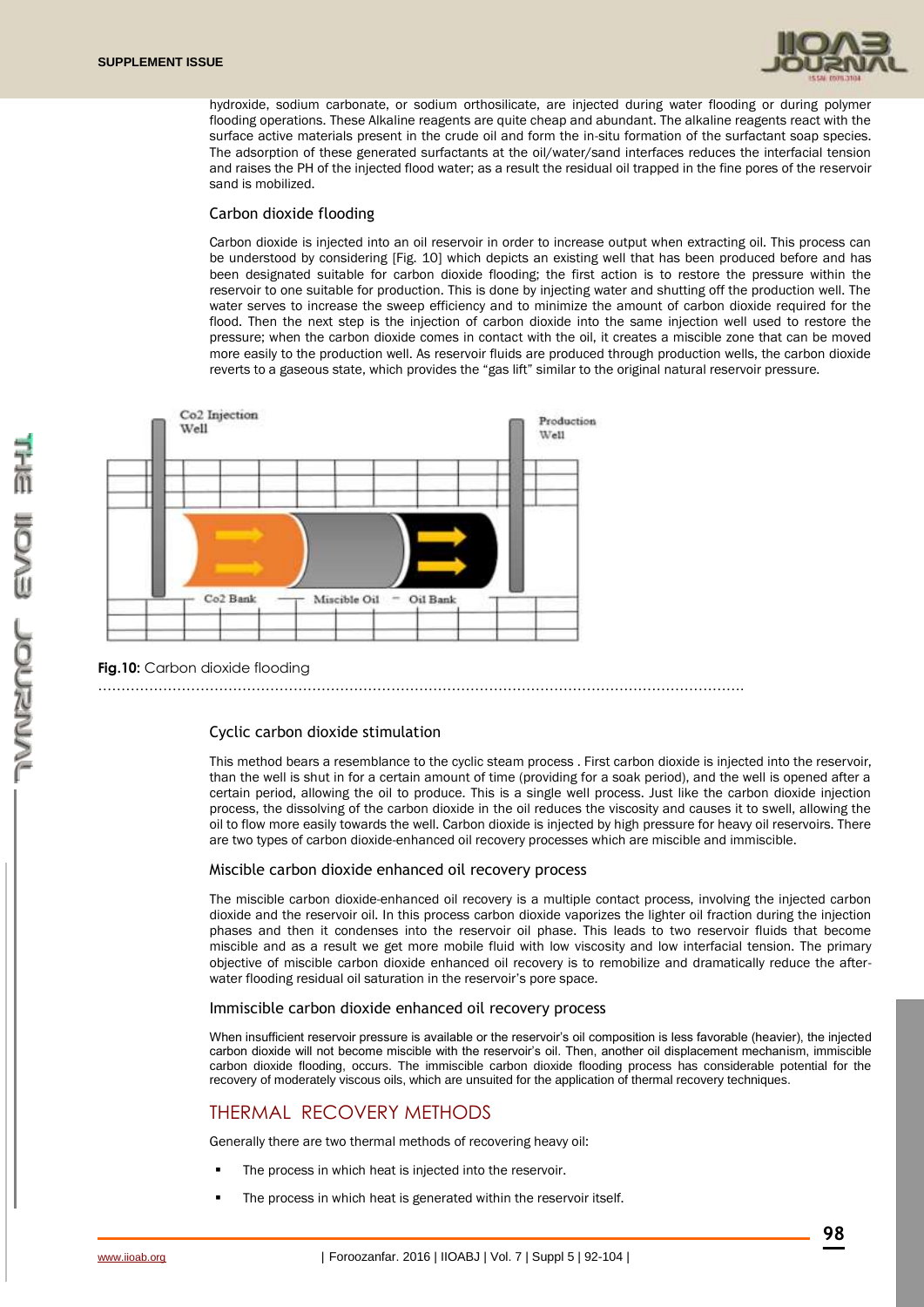

Steam based process were used before the advancements in the field that introduced new processes such as in situ combustion or fire flooding. Thermal recovery process reduces the viscosity by means of heat and also provides the force to increase the flow rates of the oil to the production well that's why thermal processes are also classified as thermal drives. In the thermal stimulation techniques, only the reservoir near the production well is heated. Stimulation techniques can also be combined with thermal drives, and in this case the driving forces are both natural and imposed.

As shown in [Fig. 11], the fluid is injected continuously through injection wells to displace oil and obtain production from other wells. The same pressure which maintains the injection of the fluid in the well also increases the driving forces in the reservoir, which increases the flow of crude oil. Driving forces present in the reservoir, such as gravity, solution gas, and natural water drive, affects the improved recovery rates once the flow resistance is reduced and overcome by the driving force. Thermal processes use heat in well bores to increase the production rates for heavy crude oils. The drive process can also be applied to recover the residual oil in energy depleted reservoirs that hold conventional oil



### **Fig. 11:** Oil recovery by thermal methods

………………………………………………………………………………………………………………………….

#### Hot fluid injection

In hot fluid injection methods the preheated fluids are injected into the relatively cold reservoir as shown in [Fig. 12]. Injected fluids are usually heated at the surface; although these days well bore heaters which are also known as the down-hole heaters are seeing a wider use. The fluids range from water (both liquid and vapor) and air to others, such as natural gas, carbon dioxide, exhaust gases, and even solvents.

In every hot fluid injection there are heat losses in the well bore from the injection wellbore to the over burden formations as a result of poor insulation of the injected wells and low injected rates. When the heat approaches the formation there is a temperature difference between the well head and the formation as a result of heat loss. In case of condensable fluids such as steam, the heat losses cause the condensation of steam, which then turns into hot water, and oil comes in contact with the hot water rather than steam. To overcome this issue surface lines are insulated.



**Fig. 12: Hot fluid injection** 

………………………………………………………………………………………………………………………….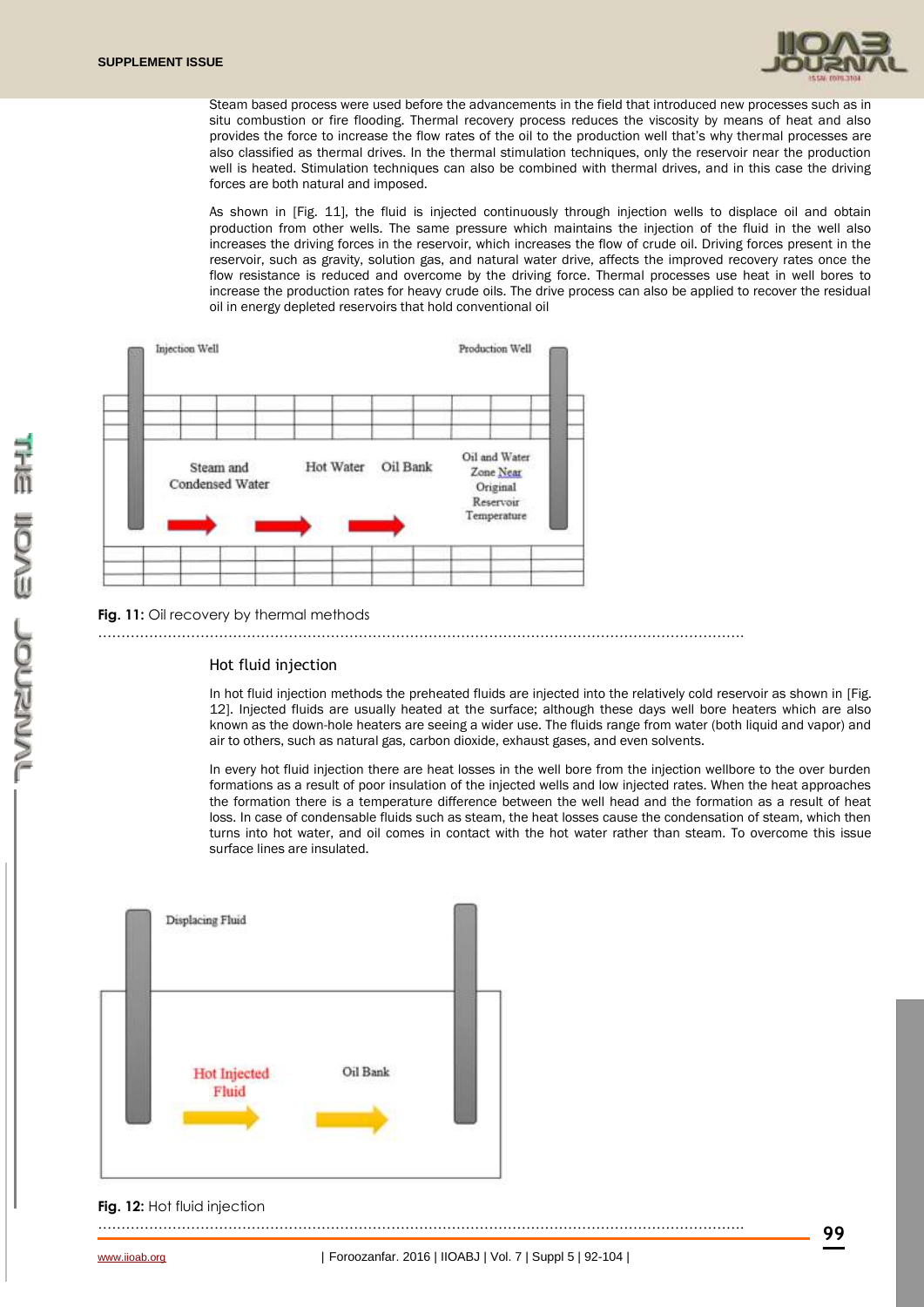

#### Hot water drive

Hot Water drive involves the flow of only two phases, water and oil, in which oil is displaced by water. In this process the leading edge of the water comes to the initial reservoir temperature as it loses heat very quickly and increases the mobility of the fluids in the heated zone. This results in better displacement efficiency from the heated zone and would improve the ultimate recovery. Basically the concept is that the thermal expansion of oil facilitates the displacement of oil, because of the pervasive presence of water in all petroleum reservoirs, the displacement by water must occur to some extent in all thermal recovery process. Typically, in hot-water flooding, the water is filtered, treated to control corrosion and scale, heated, and if necessary, treated to minimize the swelling of clays in the reservoir.

### Steam based methods

The concept behind the steam-based processes is to reduce the viscosity so that the heavy oil can flow to the production well. In most instances the injection pressure must exceed the formation pressure in order to force the steam into the reservoir and into contact with the oil. When sufficient heating is achieved, the wells are closed and left for a certain period, which is referred to as the soak period. There is no chemical change in the constituents of oil, but there will be favorable changes in the composition, which will result the recovery of the lighter fractions, and the heavier materials will remain in the reservoir.

As the steam condenses, the steam distilled components also condense and form a solvent front that will assist in displacing heavy oil as a mixture of solvent and oil towards the production well. These effects will help to improve the displacement efficiency. Whether or not steam distillation occurs and the role it plays in oil recovery depends on the character of the heavy oil as well as the down-hole conditions. For example, most of the times when dealing with heavy oil, the steam distilled material is composed of aromatic and naphthenic constituents, which are excellent solvents for oil. But when the constituents are predominantly paraffin character result in the deposition of asphaltic material ahead of the steam front, and this deposition will cause the blockade in the reservoir flow channels, which will restrict the oil flow to the production well. Luckily paraffin character is not often found in heavy oil reservoirs.

#### Steam-assisted gravity drainage (SAGD)

This method involves drilling of two parallel horizontal wells (shown in figure 13), one above the other, along the reservoir itself. Hot steam is introduced from the top well which reduces the viscosity of the heavy oil (like all other thermal methods). The reduction in viscosity of the heavy oil separates it from the sand and it is drained into the lower well by means of gravity. The key to this method is the two parallel and horizontal wells, and this has only become possible due to the directional drilling technology.

The heat of the steam reduces the viscosity of the heavy oil and separates it from the sand. It is drained into the lower well by means of gravity. Even though the injection and the production wells can be close (5-7m), the mechanism causes the steam saturated zone, known as the steam chamber, to rise on the top of the reservoir, expand gradually sideways, and eventually allow the drainage. The distance between the pair of horizontal wells vertically separated by each other is 15-20 feet. These wells are drilled at the bottom of a thick unconsolidated sand stone reservoir. The injected steam reduces the oil viscosity to values as low as 1-10 cP, depending upon the temperatures and the initial conditions and develops a steam chamber that grows vertically and laterally. The steam and gases rise, the lower well receives oil and condensates due to the density difference. The products are methane, carbon dioxide, and some traces of hydrogen sulfide. The non condensable gases act as a partial insulation blanket by filling up the void space, which helps to reduce the vertical heat losses. Injection pressures are much lower than the fracture gradient, which reduces the chances of breaking into thief zone.



**Fig. 13:** SAGD process ( Source : Canadian Center for Energy Information)

………………………………………………………………………………………………………………………….

The SAGD process, like all gravity driven processes, is extremely stable because the process zone progresses by means of gravity segregation, and there are no pressure driven instabilities such as conning, fracturing,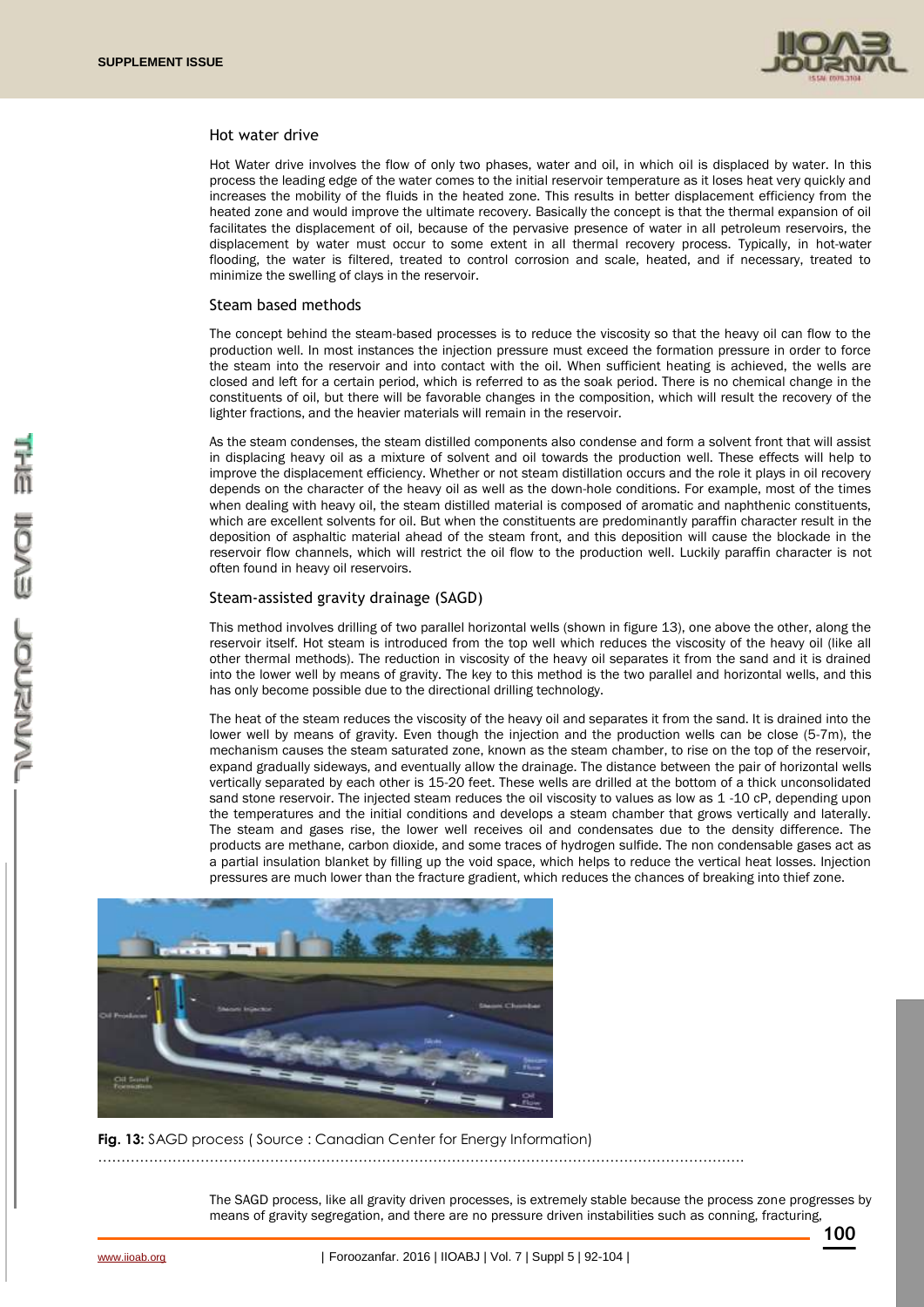

or channeling. It is vital to maintain a volume balance; it means that each unit volume injected is replaced by each unit volume withdrawn or reduced. If bottom water influx develops, this indicates that the pressure in the water is higher than the pressure in the steam chamber, so this pressure should be balanced. It is obvious that the pressure in the water zone cannot be reduced, so the pressure in the steam chamber and production well must be increased. This increase in pressure is achieved by increasing the operating pressure of the steam chamber through the injection rate of steam or by reducing the production rate from the lower well.

#### In-situ combustion

In Situ combustion was the center of attention in 1950's when many papers were published on this particular method and until the 1960's most of the projects of thermal oil recovery were connected with this process. In-Situ combustion applies on the reservoirs that contain low gravity oil, which is heated with the help of air injection and the burning part of the crude oil. The oil is then driven out of the reservoir with the help of steam, hot water or gas drive, as it becomes less viscous. Either dry or moist air can be injected. The fire propagates from the air injection well to the producing well, moving oil and the combustion gases to the front. The coke left behind the displaced oil works as a fuel. The temperature reaches hundreds of degrees which is enough to crack heavy oil into low boiling products, below is the summary of different reactants and their products formed as a result of cracking of asphaltenes . The displacement of oil is the result of the combination of hot water, steam and gas drive, vaporization, and light hydrocarbons.

Alexander et al., (1962) define the parameters which determine the design of the in situ combustion process (in addition to the operating cost) which are as follows:

- The fuel concentration per unit reservoir volume burned.
- The composition of the fuel.
- The amount of air required to burn the fuel.
- The volume of reservoir swept by the combustion zone.
- The required air injection rates and pressures.
- The oil production rate.

#### Simulation

Introducing the reservoir :



### **Fig. 14:** 3D view of the reservoir

In this simulation investigated some parameters such as :

………………………………………………………………………………………………………………………….

- Effect of reservoir temperature on oil recovery .
- Effect of temperature of injected fluid (water flooding) on oil recovery .
- Effect of injection (water flooding) pressure on oil recovery .
- Effect of reservoir temperature on gas oil ratio (GOR) .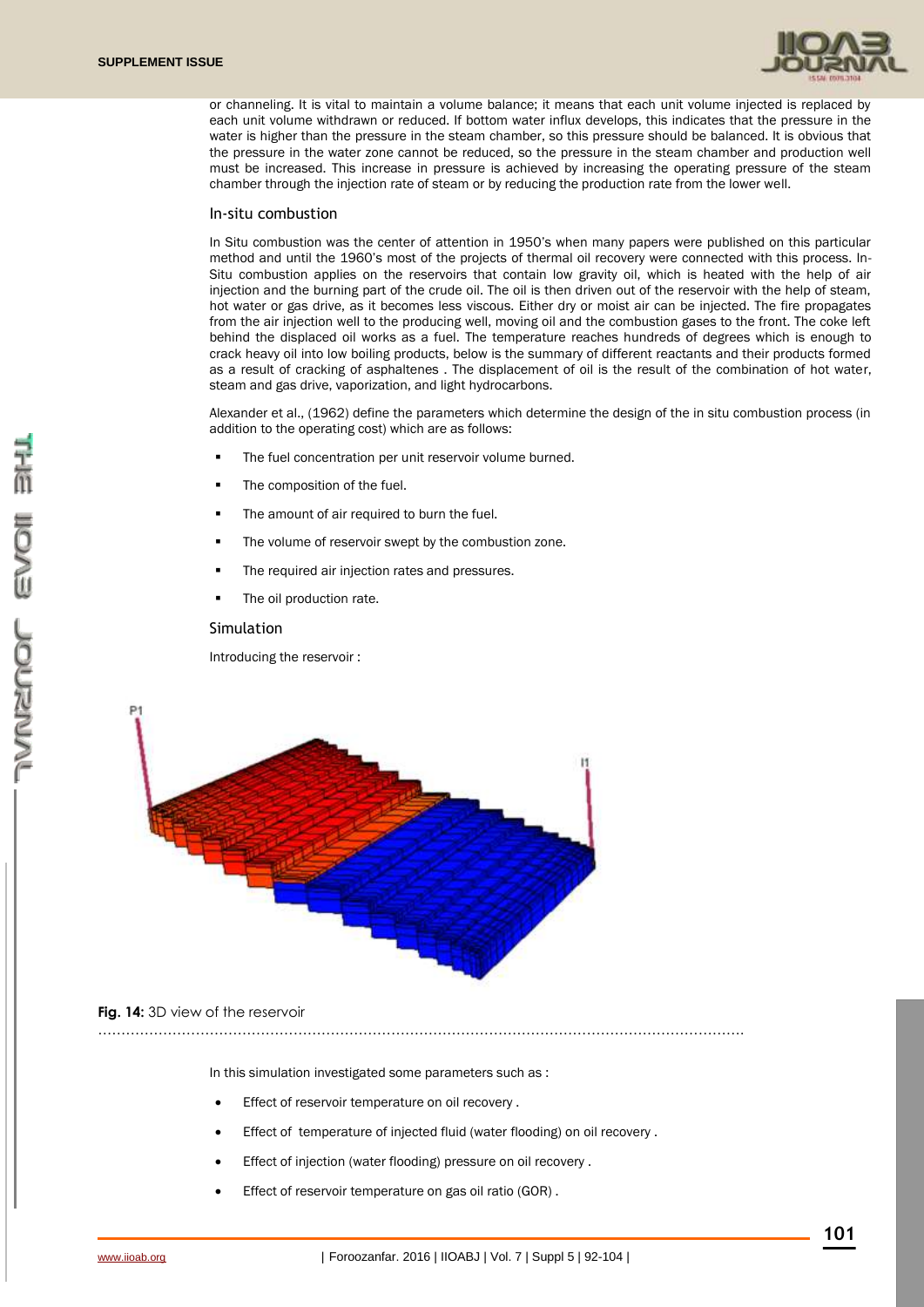

Effect of reservoir temperature on water production .

RESULTS







**Fig. 16:** Effect of temperature of injected fluid (  $\textdegree F$  ) (water flooding) on oil recovery (STB)



**Fig. 17:** Effect of injection pressure (Psia) on oil recovery (STB) ………………………………………………………………………………………………………………………….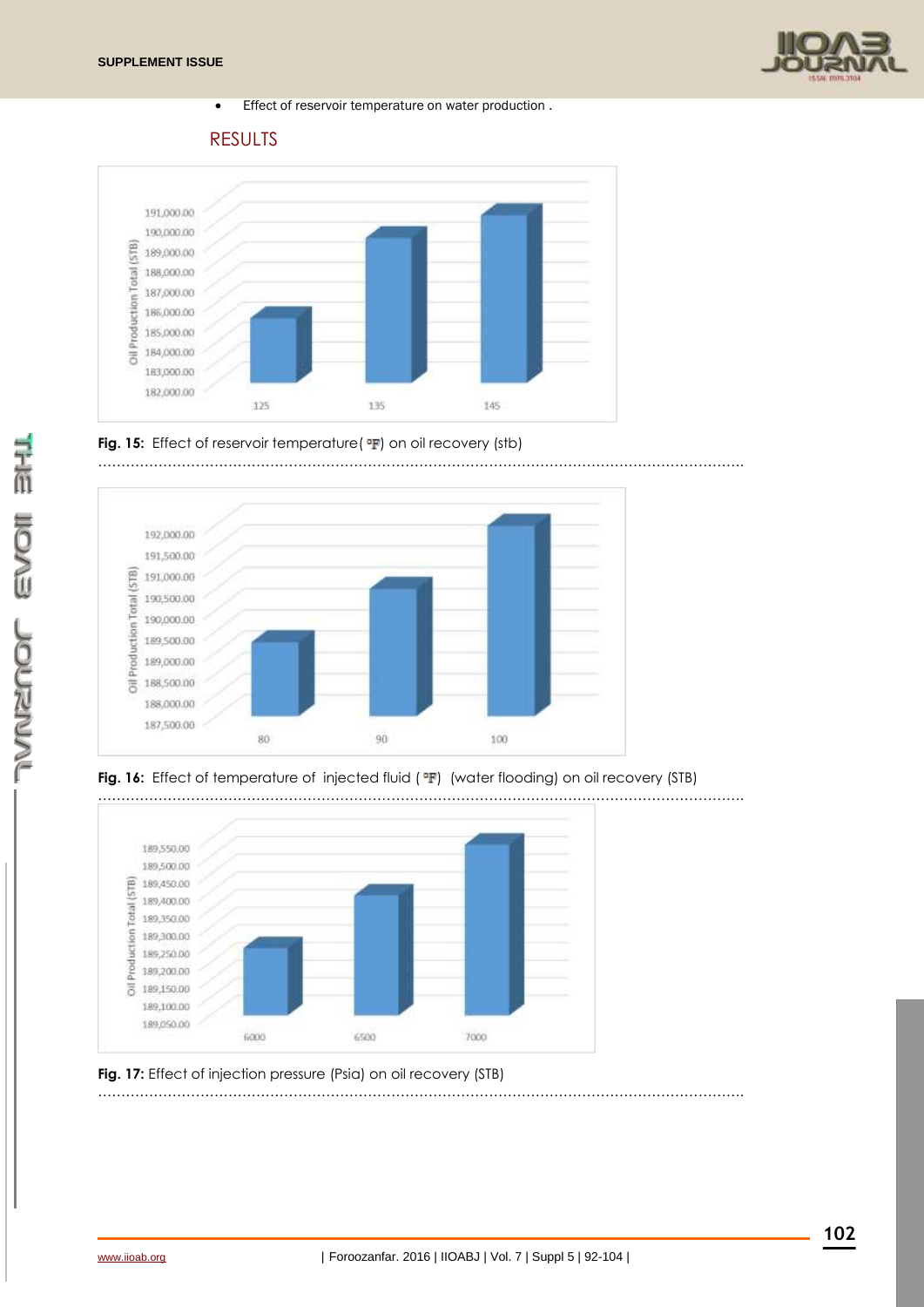





………………………………………………………………………………………………………………………….



### **Fig: 19.** Effect of reservoir temperature (  $\text{F}$ ) on water production (STB)

………………………………………………………………………………………………………………………….

# **CONCLUSION**

Based on the results of this investigation, the following conclusions could be drawn for this simulation :

- By increasing the reservoir temperature the amount of oil recovery increased .
- By increasing the injected fluid temperature the amount of oil recovery increased .
- By increasing the injection pressure the amount of oil recovery increased .
- The reservoir temperature is not so affected on gas oil ratio (GOR) .
- And finally by increasing the reservoir temperature the amount of water producing increased .

### FINANCIAL DISCLOSURE

No financial in relation to the work .

#### ACKNOWLEDGEMENTS To my parents

# CONFLICT OF INTEREST

### No competing interests in relation to the work

# **RFFFRENCES**

- [1] Alexander JD, Martin WL, Dew JN. [1962] Factors affecting fuel availability and composition during in-situ combustion, Journal of Petroleum Technology, (4):1154–1164.
- [2] Ancheyta J, Speight JG. [2007] Hydroprocessing of heavy oils and residua, CRC-Taylor and Francis Group, Boca Raton, Florida.
- [3] Campbell, Thomas, C. [1982] The role of alkaline chemicals on the recovery of low gravity crude oils, Journal of petroleum technology, 34: 2310-2516.
- [4] Chugh S, Baker R, Telesford A, Zhang,E. [2000] Mainstream options for heavy oil: Part I cold production, 39 (4).
- [5] Das SK., Butler RM. [1995] Extraction of heavy oil and bitumen using solvents at reservoir pressure, Petroleum Society of CIM, Paper No. 95-118.
- [6] Elkins LF, Skov AM, Martin PJ, Lutton DR. [1974] Experimental Fireflood Carlyle Field, Kansas, SPE 5014, Society of Petroleum Engineers Annual Meeting, Houston, Texas.
- [7] Farouq Ali, SM, Dyer SB. [1989] The potential of the immiscible carbon dioxide flooding process for the recovery of heavy oil, Petroleum Conference Of The South Saskatchewan Section, Regina.
- [8] Farouq Ali SM, Meldau, RF. [1999] Practical heavy oil recovery; ENCH 619.27 Notes, University of Calgary.
- [9] Firoozabadi A. [2001] Mechanisms of solution gas drive in heavy oil reservoirs; Journal of Canadian Petroleum Technology, Distinguished Authors Series, 40 (3):15-20.